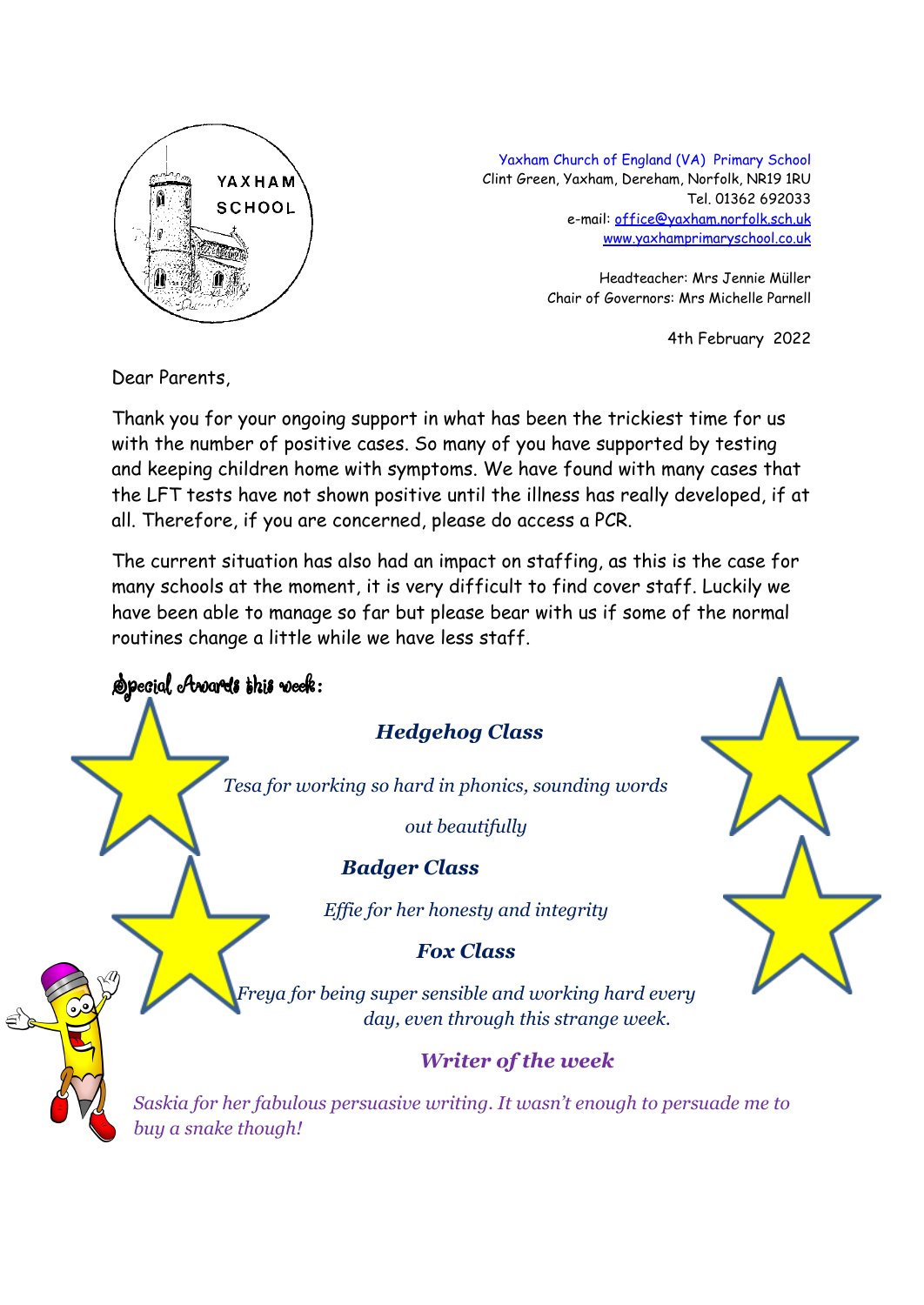## **Other Messages**

#### **Walk to church**

Wednesday 9th February will be our half-termly visit to the church. Children can be collected from there at the normal time.

#### **Friends of Yaxham Primary School**

We are excited to announce our first fundraiser, donations to support the



The donation box is ready if you would like to add any unwanted books to the collection.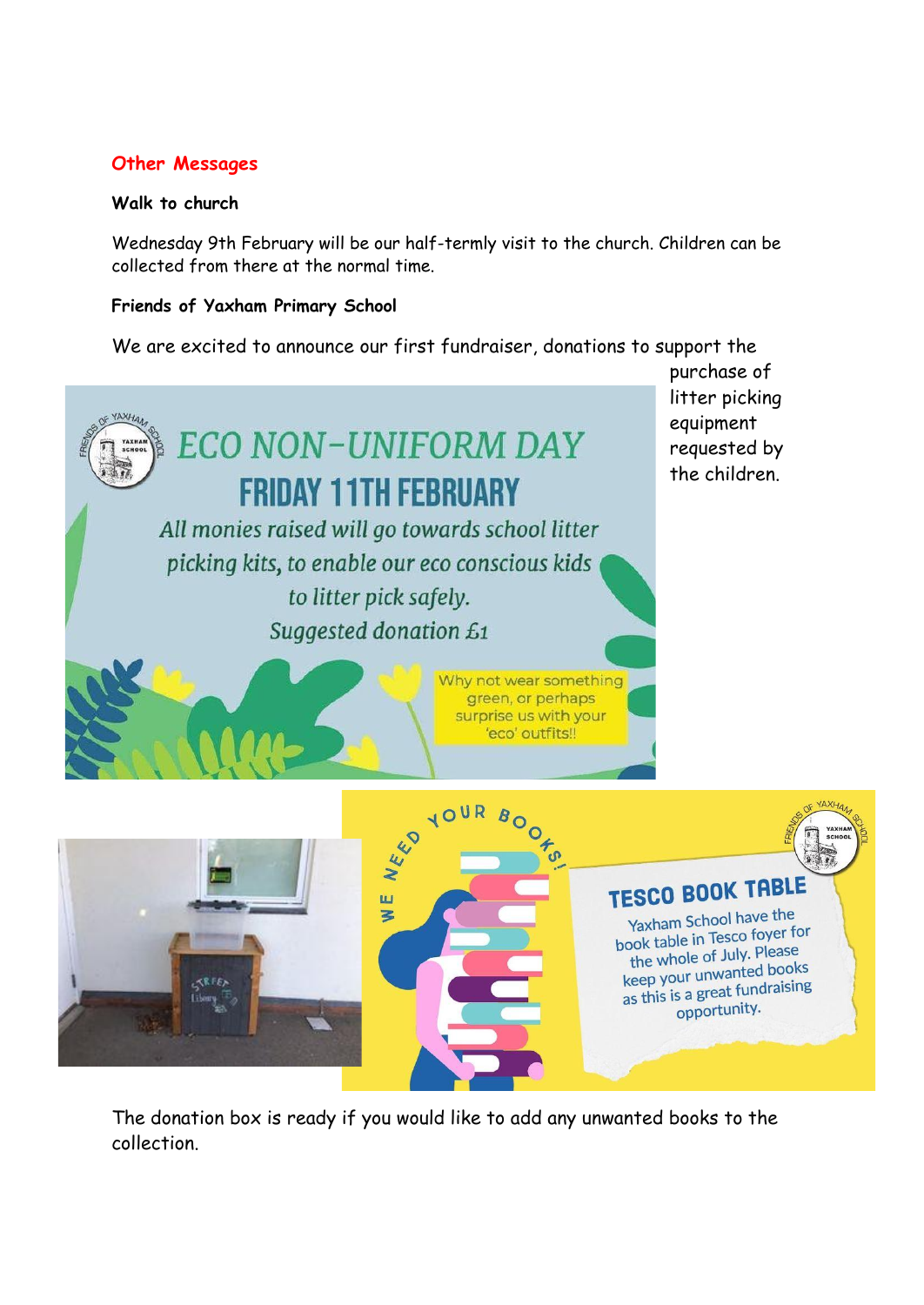### **Parent Meetings**

Tuesday 1st and Wednesday 2nd March 2022. Books will be available for viewing on Friday 25th February. Booking will open for these events next week.

Headteacher Surgery - Tuesday 8th February 2022 - 8.50-10-30am

SENCO Surgery - Wednesday 23rd February 2022 - 8.50-10-30am

*Appointments will be 20 minutes, if there is something specific that you would like to discuss it would be helpful to let us know so that we can prepare in advance.*

Please email [office@yaxham.norfolk.sch.uk](mailto:office@yaxham.norfolk.sch.uk) or telephone 01362 692033 to make an appointment.

# **Norfolk Constabulary Internet Safety Webinars For Parents And Carers**

Dear Parents / Carers,

Keeping children safe online is a huge priority for us within the Norfolk Constabulary's Youth Engagement and Safer Schools Teams. The internet is an amazing tool, however, many of the issues the Police deal with when it comes to young people involve online behaviour. The recent Ofcom "Children and parents: media use and attitudes report" (2021) found that 97% of children aged 5 - 15 watch content on video sharing platforms. Only 30% of parents use controls to restrict their children's access to inappropriate content and just over half of 12-15s have had some form of negative online experience.

One of our Safer Schools Support Workers, along with a Safer Schools Police Officer, will be running some webinars on the dates below in which we will provide advice and guidance for parents and carers about how to keep their children safe online. We will talk about the apps and websites young people are likely to be accessing and the risks they face when using these. We will highlight some of the things that parents and carers should be aware of that might indicate that their children are experiencing difficulties online and we will give advice on what to do about this and how to have conversations about internet safety. We expect the webinar will last around an hour and there will be the opportunity to ask any questions you may have about the subject.

Dates Available.

Monday 7 th February at 12:00pm

Wednesday 9 th February at 12:00pm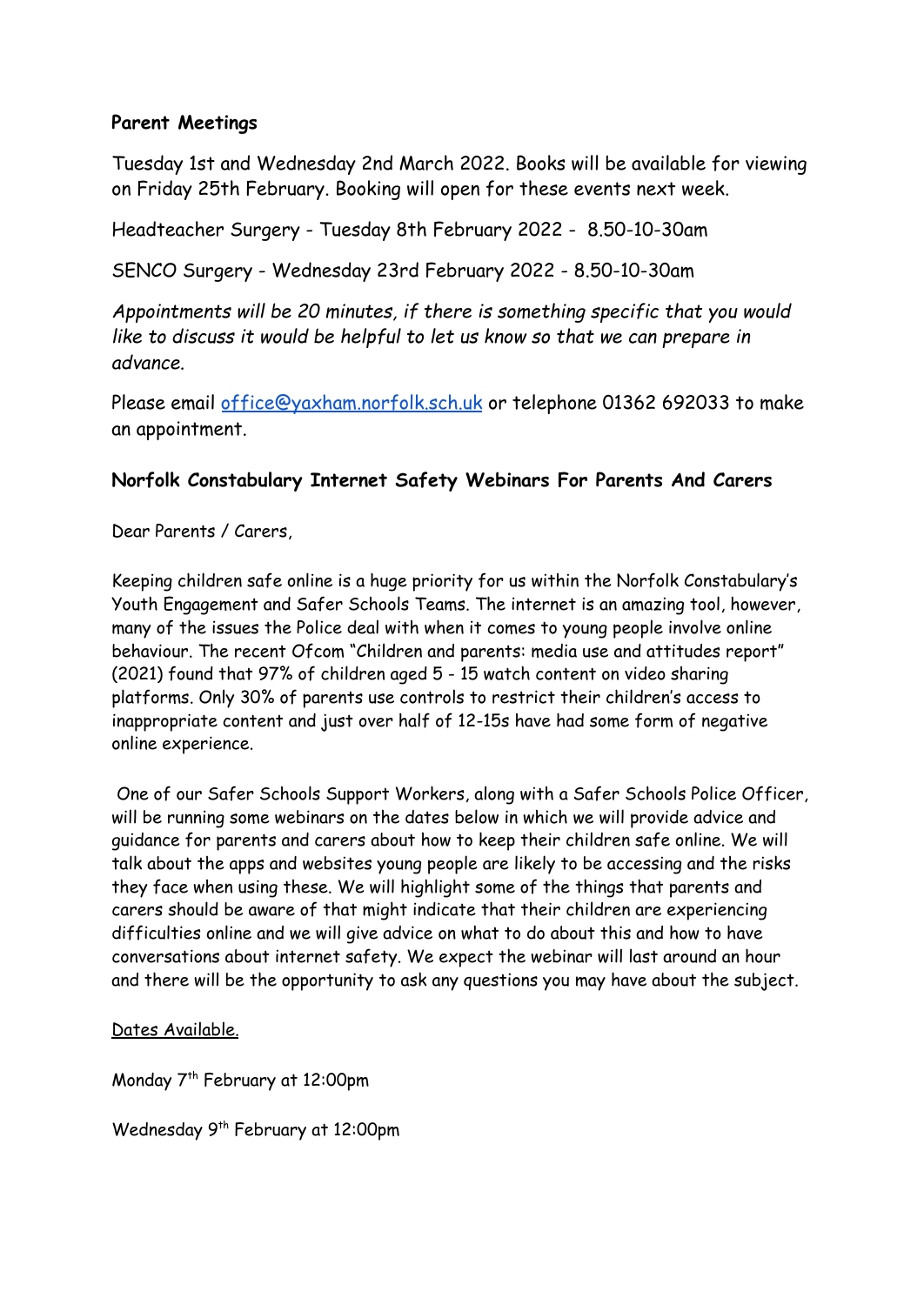The webinar will be held on Microsoft Teams. Please email the Youth Engagement Team mailbox [YouthEngagementEvents@norfolk.police.uk](mailto:YouthEngagementEvents@norfolk.police.uk)stating the date you wish to attend and we will send you the link to the meeting. (Please note, you should just be able to click on the link in order to access the meeting. You do not need to download the Microsoft Teams app!)

We look forward to seeing you there.

The Youth Engagement Team, Norfolk Constabulary.



#### **World Thinking Day**

As always, we are pleased to be able to allow all members of the guiding and scouting associations to wear their uniforms in school on Tuesday 22nd February to honour the birthdays of Lord and Lady Baden Powell.

Best wishes for the weekend, Jennie Müller Headteacher

#### **Dates for your Diary:**

Headteacher Surgery 8th February 2022 appointments 8.50-10.30

Church visit - 9th February 2022 - collection from church at the end of the school day

Eco Non-Uniform Day - 11th February 2022

End of half term 11th February 2022

Children return to school 21st February 2022

World Thinking Day 22nd February 2022

SENCO Surgery 23rd February 2022 appointments 8.50-10.30

Reception height, weight, hearing and vision screening 23rd February 2022

Parent Book Look 25th February 2022